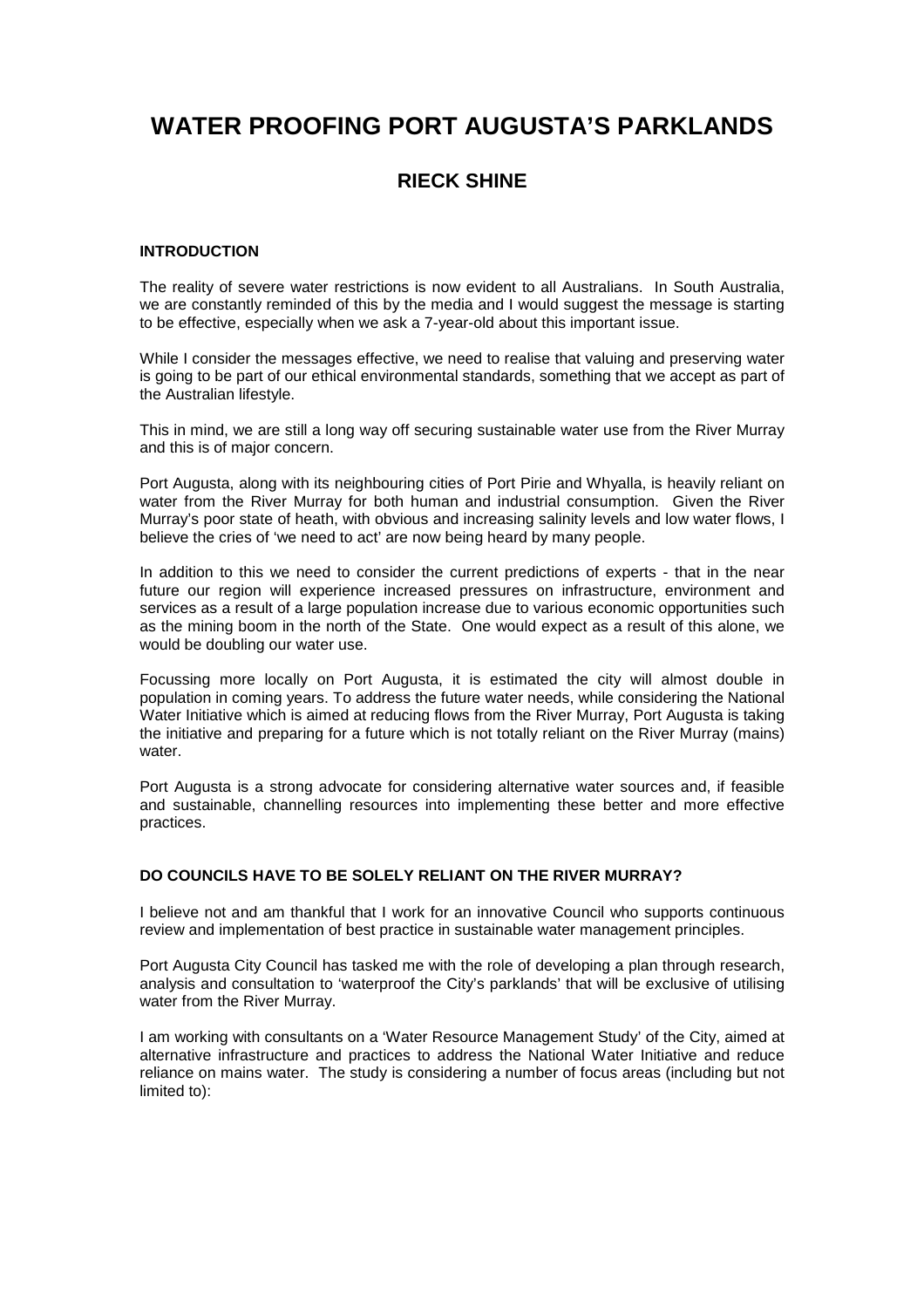- Stormwater runoff
- Reclaimed effluent water
- Underground aquifer storage and recovery (ASR) and
- The creation of wetlands.

This will all be considered in view of the City's demands, through the innovative approach of utilising a computer software model (WaterCrest) to determine accurate measures and statistics.

It is anticipated that a draft version of the Water Resources Management Study will be presented to the Port Augusta City Council for consideration in December 2007.

It is important to note however, that people should be mindful of the ever changing demands, therefore the Study should be considered as a 'living reference document', something that can be further developed to accommodate the changing needs of Port Augusta.

An example of 'changing demands' are the new proposed city developments to accommodate 1000 new land/housing allotments, expected to accommodate up to an additional 3000 new residents. These developments can be considered by inputting data and information into the WaterCrest model which will then clearly identify the most cost effective and efficient model/framework to achieve optimum use of all water resources in the area.

# **WHY MAKE THE CHANGE?**

Port Augusta is located in a very arid area of Australia. It is commonly known as the driest City, in the driest State, in the driest inhabited continent of the world.

More than a decade ago Port Augusta City Council realised it needed to address what has now become the National Water Initiative and reduce the City's reliance on water from the River Murray.

A logical answer in achieving this goal was to explore opportunities surrounding reclaiming waste effluent water that flowed out into the local marine environment of Spencer Gulf, 5 to 7 million litres a week, depending on residential use.

For this to become a reality, two staff members travelled overseas on a study tour to Mexico, Israel and Spain to consider best practices associated with:

- Water sustainability, usage
- Water management frameworks
- Waste water reuse operations
- Open space water wise garden techniques
- Irrigation central control systems
- Subsurface drip irrigation installation and use

These locations were chosen due to their environmental and climate similarities to that of Port Augusta.

Amongst the information collected and observed, one of the concepts that was considered to be very innovative and effective surrounded governing legislation that was implemented to support better management of water resources.

For example, some of the principles of the Legislation included: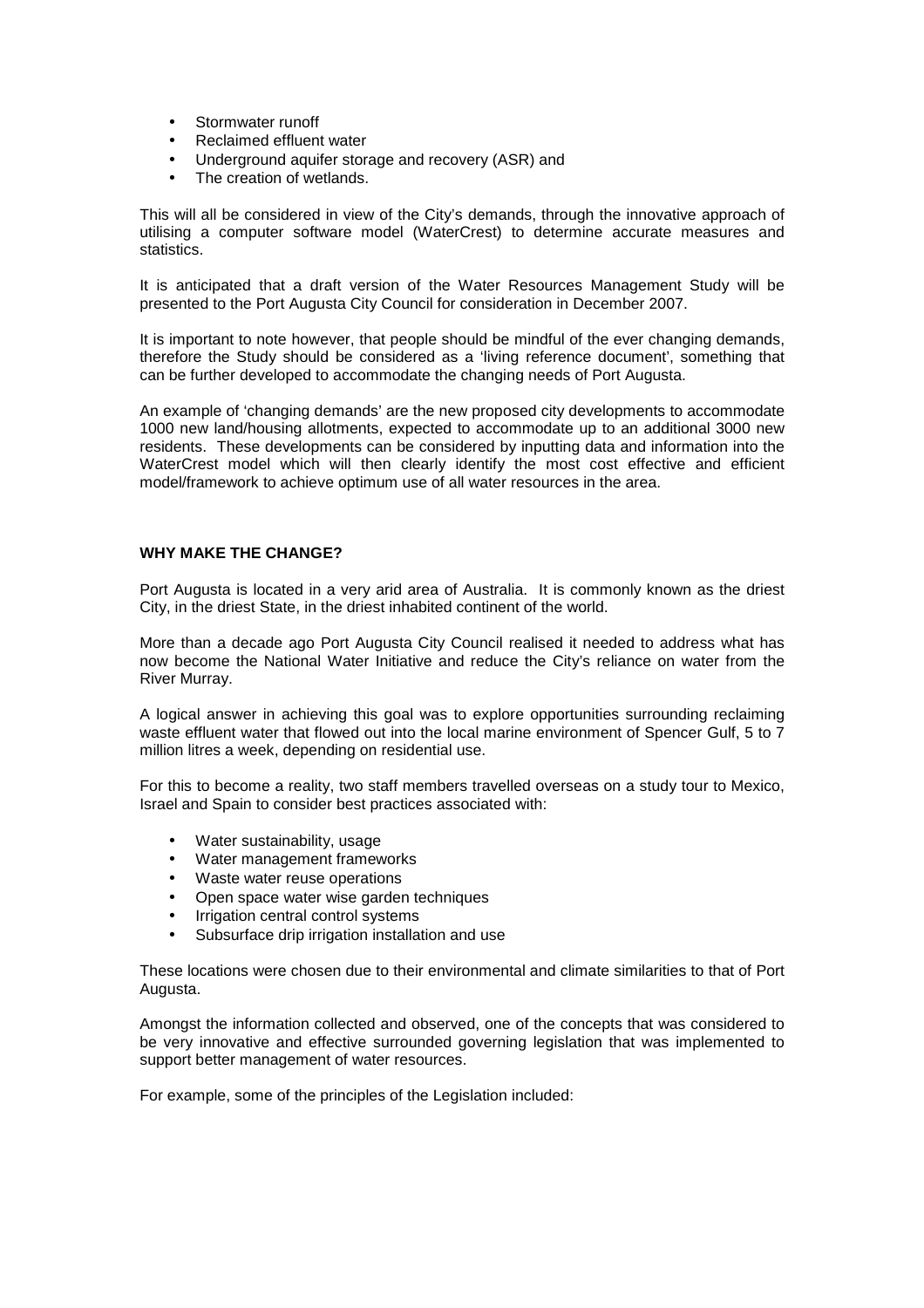- Only allowing 5 square metres of developed parkland/open space per head of population in a developed area. Of this area, only 3 square metres could be watered (soft landscape eg, lawns, trees, gardens), and the other 2 square metres had to consist of hard landscaping (eg, paths, rock mulch, sculptures, signage)
- Water, wherever possible, had to be reclaimed with 5% of this being reallocated for parkland use and the other 95% allocated to food crops or human consumption
- Only subsurface drip irrigation was permitted for installation in new parkland developments, with a replacement strategy for older irrigation upgrades
- City parklands were categorized from high to low profiles and this was based on location and use. Water allocation was distributed considering all of these factors
- Governing water restrictions were implemented, with a fines framework attached
- Reclaimed water was stored in underground aquifers to save evaporation. This was later metered out to customers.

Port Augusta City Council considered a number of these concepts and had the foresight to align to and implement a number of these practices. The Council is proactive in continuing along this path and now, as many of these principles are appearing to be considered throughout Australia, is considered a leader by some in this area.

Port Augusta City Council is developing its own sustainable water supply and in 2004, with financial support from the State Government and SA Water, one of our concepts became a reality.

The project involved the installation of a 500kl per day Waste Water Treatment Plant (sewer mining harvesting scheme), coupled to an Irrigation Central Control system. The project enables us to water a large percentage of the City's parklands with treated waste water through a subsurface drip irrigation system. This project was based on the initiatives implemented overseas and observed on the study tours.

The concept of the project includes the sewer mining scheme, harvesting untreated sewage water from an SA Water sewage pump station and treating it at the Waste Water Treatment Plant. This water is used to service 60% of the City's irrigated parklands. The aim is to reach 95% by 2010.

This may sound like a simple project however it is very complex due to required regulatory processes and practices that are required to accommodate legislation and authority issues attached to the Department of Health, the Environmental Protection Authority and SA Water.

In addition, consideration needs to be given to seasonal requirements. For example, in winter, the Waste Water Treatment Plant produces more than enough water to meet requirements, however in peak periods (i.e. over the summer months), supplementary mains water is required to meet demands.

To support the management of this resource Council has developed management plans and undertaken numerous risk assessments which consider, but are not limited to, the following:

- Processes and practices
- Annual 2.8 metre evaporation rate
- Vegetation transpiration rates
- Differences between overhead and subsurface watering systems
- Soil types
- Turf and plant selection
- Wind and precipitation rates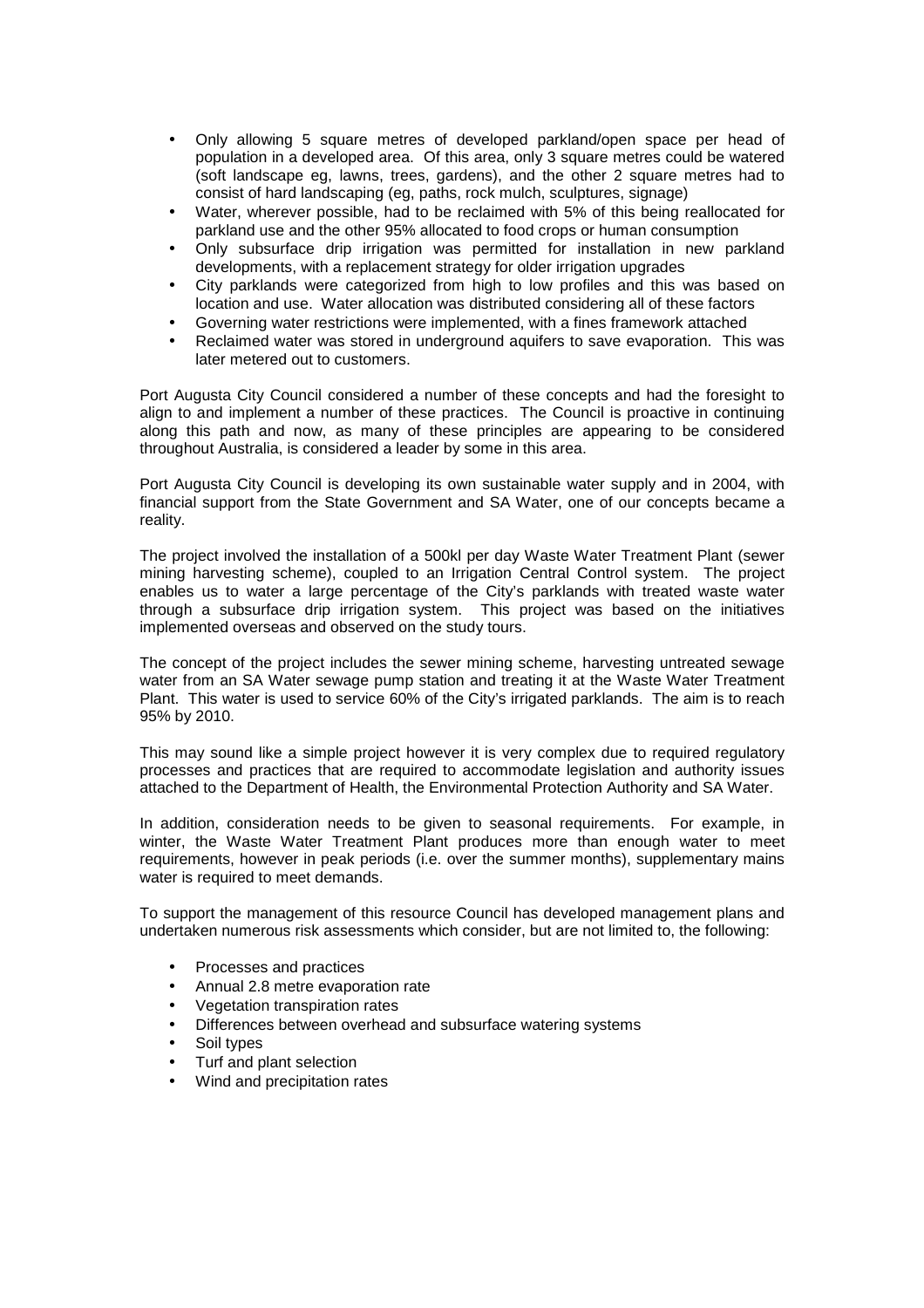These, combined with our irrigation central control unit, weather station and moisture monitors, enable us to make a savings of around 30% of water use, which has large economic savings.

We have a specialist team in managing the project and its future development. All members are considered pivotal to its success.

The team includes (but is not limited to):

- **Greene Eden Watering Systems**  irrigation central control system, sub-surface irrigation, water management specialist
- **T-link** turf, fertiliser, soil management specialist
- **Aquatek Irrigation Pty Ltd**  irrigation management plan, development and annual reviews
- **Australian Water Environments**  hydrology, aquifer storage and recovery specialist
- **Wayne Phillips and Associates** consultant to the water industry
- **Footner Plumbing** waste water treatment plant and reticulation pipeline installers/technicians, trouble shooters, maintenance personal
- **SAGE Automation** prologic control unit specialist
- **Hydromet**  monitoring equipment specialist
- **Power Pumps** pumps, monitors and hydraulic specialist
- **Carlton Electrics** waste water treatment plant and field electrics
- **SA Water** effluent water supplier, technical information support
- **Department of Heath** standards, quality assurance, monitoring authority, technical information support
- **Environment Protection Authority** standards, quality assurance, monitoring authority, technical information support
- NATA quality assurance, water testing
- **Port Augusta City Council's IT Department** all computer and communication equipment
- **Port Augusta City Council's Parks and Garden Staff** irrigation central control, parkland irrigation, waste water treatment plant operations
- **Eimco Water Technologies Pty Ltd waste water treatment plant manufacturer.** technical information provider

#### **GOVERNMENT FUNDING**

Both State and Federal Governments have contributed greatly to this project.

The State Government provided significant funds for the Waste Water Treatment Plant and the Federal Government provided funding through the Community Water Grants initiatives for some on-ground works. This funding has contributed to the overall vision of Council and helped fund subsurface irrigation installation, and an upgrade of the irrigation central control unit from a 2 wire path to a hybrid system that now has radio controlled units out in the field.

The funding has also further supported community education initiatives with support of the local Rotary Club and a set of display gardens at the Australian Arid Lands Botanic Garden in Port Augusta, aimed at better educating the broader community with best practice in water wise gardening.

It is hoped both the Federal and State Governments will continue to support this project as we are now being recognised for our progressive approach.